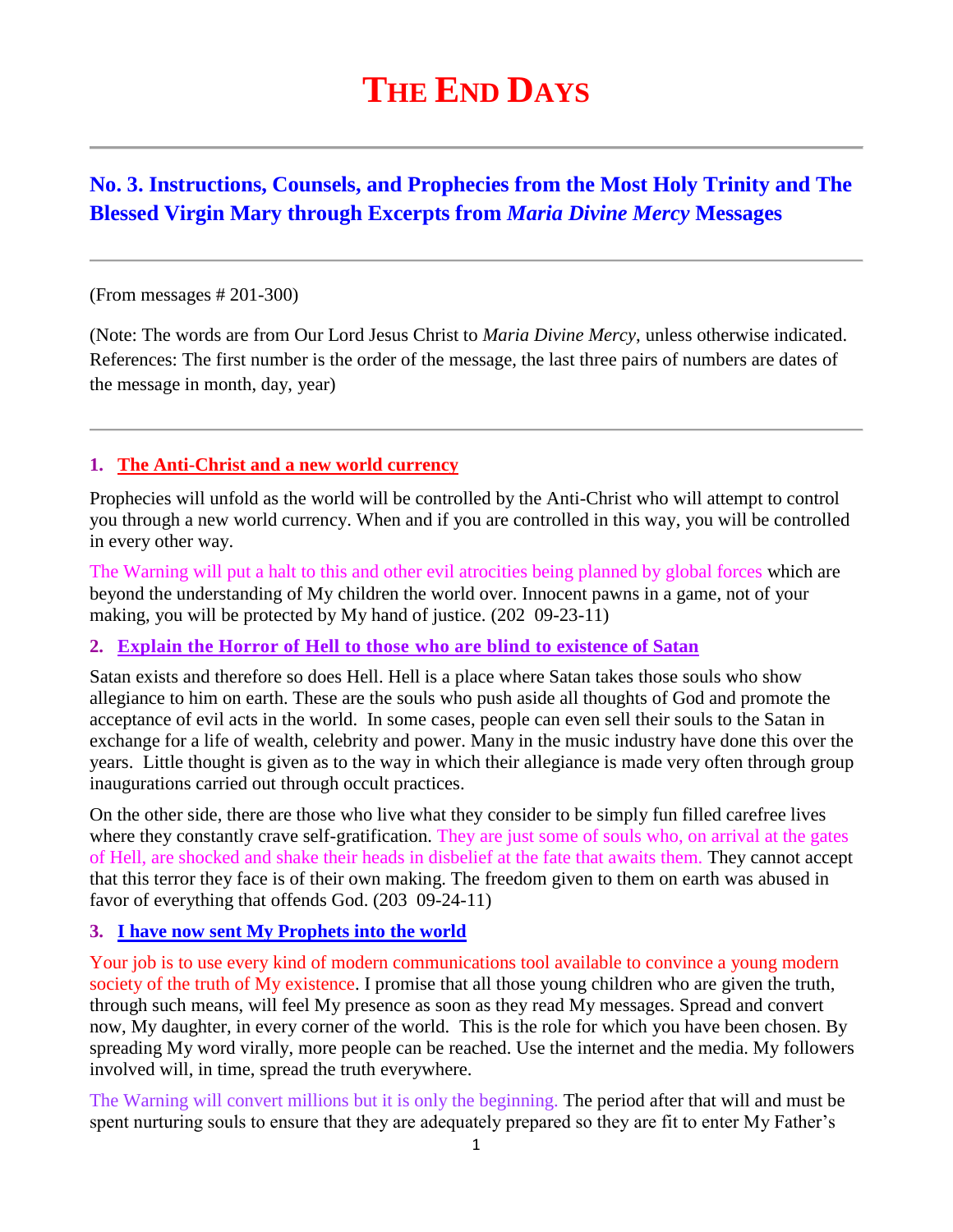New Paradise on Earth… Show them love and understanding. Never tell them they are doomed or accuse them of sin because this is a grave offence in My eyes. Instead be firm but kind. Just tell them the truth. It will be up to them afterwards. (204 09-25-11)

#### **4. [Aftermath of The Warning](http://www.thewarningsecondcoming.com/aftermath-of-the-warning/)**

Be thankful that you are living in these times for millions of you will be saved who, otherwise, would never have entered the gates of Heaven.

The preparations are complete. Prepare your homes with Blessed candles and a supply of water and food to last for a couple of weeks. The aftermath will be difficult but you must not be frightened. Instead be relieved for the suffering is to be offered in thanksgiving for the eternal life which is now being afforded to My precious souls who embrace this great gift… You, My followers are surrounded with the graces you need to survive The Warning. Be at peace. Trust in Me for, remember, I am your Savior and offer those faithful souls protection at every moment. (206 09-29-11)

#### **5. What happens during and after the Great Warning**

All sinners during and after The Warning will experience what they would were they to lose their lives. Those in sin will suffer the same **burning purification** as those souls in Purgatory who await entry to My Glorious Kingdom. Those in mortal sin will experience the deep despair and **darkness of the fires of Hell.** This suffering will not last too long and then they will taste the world that they had experienced before The Warning again. This world will be very different to the one before. For at last their eyes will be opened to the **truth of Heaven, Hell and Purgatory**. They will then have to choose which path they wish to follow. You would imagine, My daughter, that they will follow the path towards My Divine love and compassion, but that will not be the case with so many hardened sinners. So infested will they be by the false empty promises made to them by the Deceiver that they will go back to following his direction. They will fight, struggle and through the influence of the **demons unleashed by Satan, set free from the depths of Hell,** will allow their souls to be sucked into his evil plan for global domination. (207 09-29-11)

## **6. [Hardened souls will not find The Warning easy](http://www.thewarningsecondcoming.com/hardened-souls-will-not-find-the-warning-easy/)**

Satan and his army of followers will do everything to convince you that it is not I who speaks. Satan and his demons will start tormenting you and **placing terrible doubts** in your minds. You, My children, can stop him by following My instructions. Sadly, he will twist the minds of weak souls into complete rejection of Me.

Hardened souls will not find The Warning easy. They will argue about the way they have offended Me. Even the burning fires of Hell which they will experience during The Warning will not wipe away all the doubts of My existence.

Many will spread lies about The Warning after it takes place. They, the heathen, who are slaves to Satan will create a lie which they will spread everywhere. Scientific arguments will be put forward to explain away the event. They do not want to hear the truth. (208 09-30-11)

#### **7. [Rejoice when the sky explodes for you will know that I am coming](http://www.thewarningsecondcoming.com/rejoice-when-the-sky-explodes-for-you-will-know-that-i-am-coming/)**

The sun will begin to pulsate and spin in the lead-up to the world as it is being prepared for The Warning.

My cross will appear first. They will be shocked but this is being given as a sign so that you can prepare your souls and ask for redemption for the sins you have committed. By doing this you will not suffer during The Warning.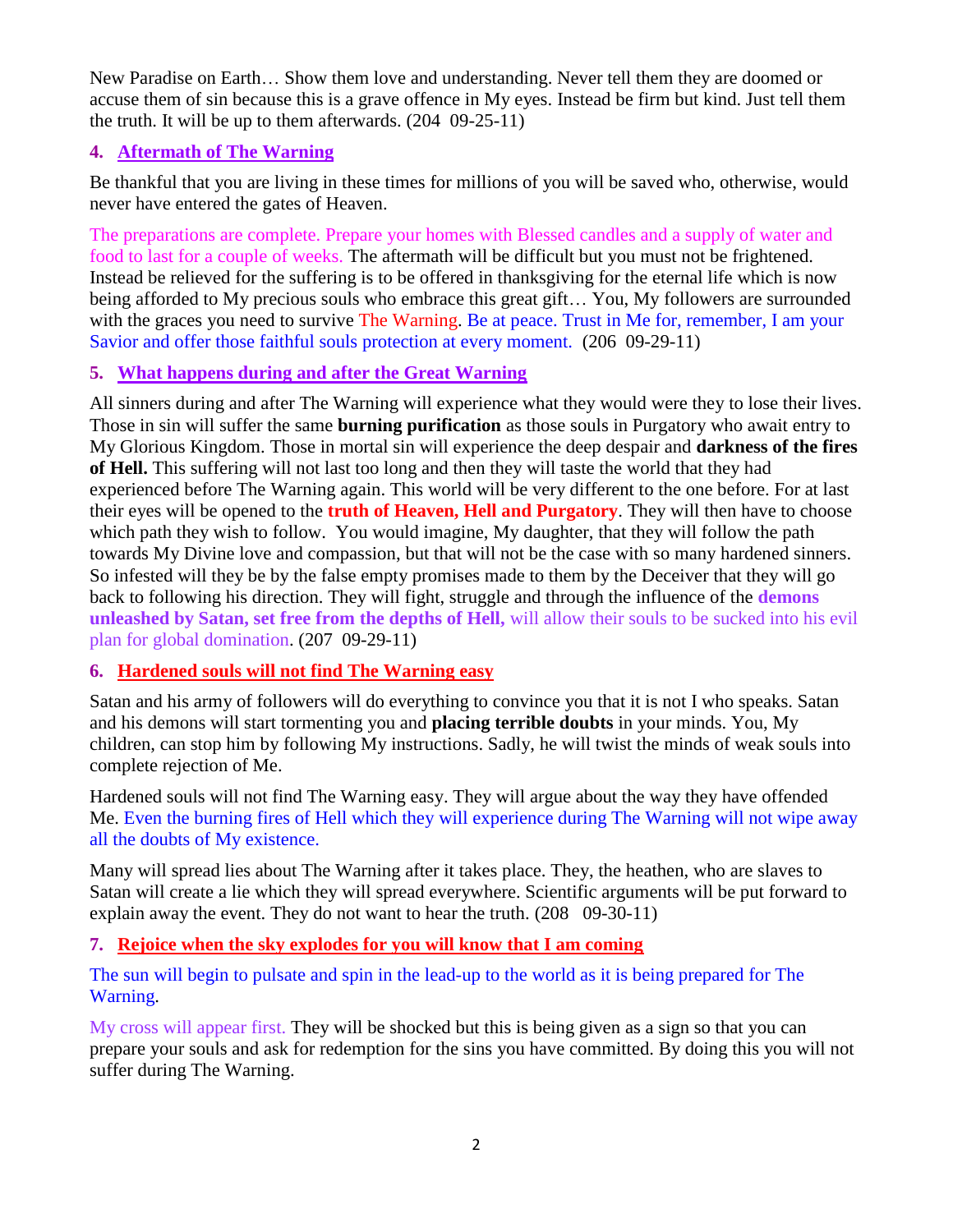Pray, pray, pray, My followers everywhere. Rejoice when the sky explodes for you will know that I am truly coming into the world. At last, mankind will not be able to deny Me. My love will radiate in every corner of the world as I try to draw in all souls everywhere. (210 10-02-11)

## **8. The Book of Truth will create a new Christian Army**

In the lead up to this great event (The Warning), the world has endured a purification for the last couple of years. I allowed mankind to suffer loss and gain humility through the global collapse of financial markets although I did not cause it. It was masterminded by global groups in places of power including the corridors of governments all over the world by their wicked greed. Yet, because of this suffering millions of people will now be ready to hear My word and accept My mercy. They would not have been ready otherwise. There is nothing to fear if you love Me and live by the Commandments given to the world by Moses on the instructions of My Eternal Father.

These messages are going to continue beyond The Warning to give you as much guidance as possible into My teachings. My word, contained in these volumes, which I refer to as the Book of Truth, will create a new Christian Army who will defend My name until the new era of peace commences… Rise now and be strong. For you are privileged, and for this you must offer praise to God the Almighty Father who has allowed this to happen. (211 10-03-11)

## **9. [Era of Peace not far away](http://www.thewarningsecondcoming.com/era-of-peace-not-far-away/)**

The Era of Peace will be enjoyed by all of My followers. It will be a period of love, happiness, and peace. There will be no disease, pain, financial worries because everything you will need will be provided by Me. You, My children, will want for nothing as I will nurture and embrace you in My new paradise just as a parent would nurture an infant. This is to be welcomed. It is a goal for which you must all strive. (212 10-04-11)

## **10. [Global Groups under the domain of the Anti-Christ](http://www.thewarningsecondcoming.com/global-groups-under-the-domain-of-the-anti-christ/)**

The global leaders I speak of, who through cowardice hide where you cannot see them, are increasing their **plans for global domination.**

They are building armies, weapons and poisonous substances, all with one goal in mind, to destroy My children. Conspiracy theories are denounced constantly when those sharp observers publish the truth. For you must understand, so powerful are these groups, all combined under one united front of respectability that they can sway the truth and hide it from the public eye.

Accept, children, that the evil group rises in battle against My own followers and leaders in the Church. They have even managed to infiltrate My church from within. Their venom spews forth like a stream flowing and gushing in all directions. There is a plan to not only deceive you but to recruit you to their way of thinking. On the outside, they will be seen to offer the world salvation in the guise of humanitarian efforts. Their creative solutions to make life easier for you will be in the form of unifying your money, your food, your health, your welfare and your religion as one. All under one domain. The domain of the Anti-Christ… Once they control you, you are lost. They will control what you eat, what religious practices you participate in and the medicine they provide you. (213 10-05-11)

## **11. [Your banking collapse was masterminded by The Anti-Christ](http://www.thewarningsecondcoming.com/your-banking-collapse-was-masterminded-by-the-anti-christ/)**

My dearly beloved daughter, pray hard because the Anti-Christ is ready to spring from his hiding hole and will leap upon the world in order to devour My children.

His cunning plan will be hidden behind a **handsome charming and articulate exterior,** but when My children look into his eyes they will see darkness for **he has no soul**. He was not created by the hand of God the Father.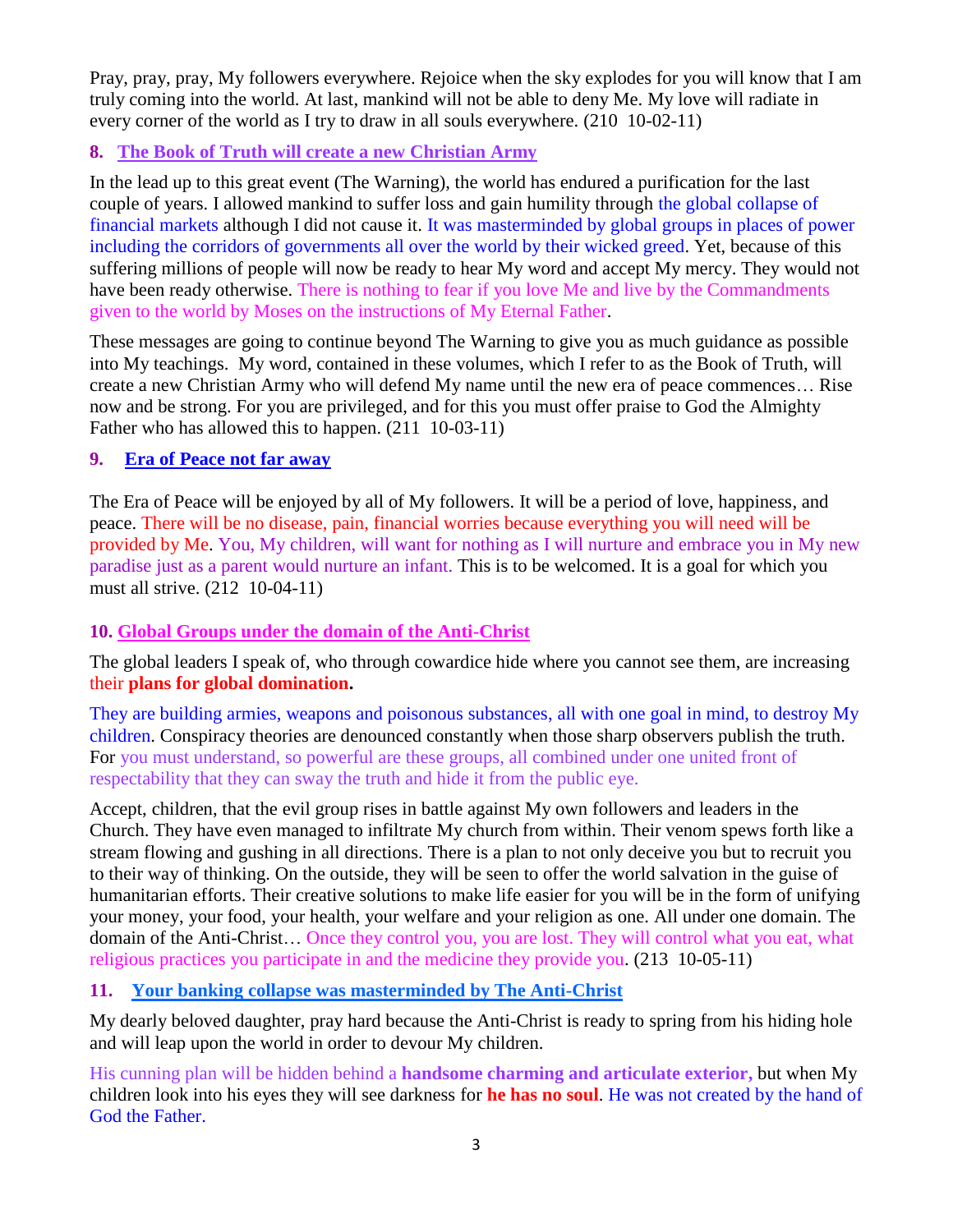**Your banking collapse was deliberately masterminded** by the Anti-Christ so that when your countries needed help he and his **wicked minions would rise to rescue your countries**.

**The Anti-Christ's promise of an everlasting universe is a nonsense**. Many souls are now being seduced by this new and sinister doctrine. I watch as they fall into this deceitful den of darkness and weep bitter tears. For once these souls follow this path of deceit they are contaminated. Their attitude to others including their family changes as their hearts turn cold.

Satan's power is strong but God the Father will step in and punish his followers on this earth most severely. (214 10-06-11)

#### **12. [Purgatory is not a place you should feel content to enter](http://www.thewarningsecondcoming.com/purgatory-is-not-a-place-you-should-feel-content-to-enter/)**

The existence of Purgatory is misunderstood. Many believe that it is simply a waiting period of purification before souls can enter Heaven for those souls who may not have been in a state of grace at the time of death. There are **different levels in Purgatory,** children, and all souls feel a burning pain of darkness which intensifies the further down the level. This means that souls who narrowly missed being cast into Hell suffer the pain of burning the most. Although all souls in Purgatory will eventually enter My Father's Kingdom it is not a place where My children should feel content to enter. This is why you must fight sin and seek forgiveness as regularly as possible to remain in a state of grace. (215 10-07-11)

#### **13. [Era for the multitude of false prophets sent by Satan](http://www.thewarningsecondcoming.com/era-for-the-multitude-of-false-prophets-sent-by-satan/)**

My dearly beloved daughter, as My genuine visionaries go forth into the world so also will the false visionaries. You will know them by carefully scrutinizing their messages for the world. For somewhere within you will find that My teachings and the truth contained in the most Holy Bible have been tampered with. So subtle are these untruths that only those with true knowledge of the Holy Scriptures will be able to spot them.

Watch out for any hatred which such visionaries create amongst their followers when they fight, divide and split up families. The cults that emerge from such visionaries' work will now surge forth into the world to cause confusion and anxiety amongst believers.

False visionaries will impart messages that are not easy to read or understand. On the face of it they will exude a sense of authority and create a feeling of love. They will not, however, bring you peace of soul. Such visionaries, many of whom are not of God, seduce first, then control until finally they suck you into a bed of lies and deceit.  $(216 \t10-08-11)$ 

#### **14. Heed now my final calling on mankind**

The Warning is almost upon you. Once it is over you will have time to decide which path you wish to choose. The path of divine light or the path of The Deceiver. The choice will be yours.

After some time, if man does not turn his back on his wicked ways I will destroy those countries who pay homage to The Deceiver. They will hide when My hand falls in punishment but they will have nowhere to go.

My patience is running out as I now plan to unite all those who believe in Me, the Creator of all things and take them with Me into the new Era of Peace. Those who choose to walk the other way will be cast into the fires of Hell. (218 10-09-11)

#### **15. [Message for America: embrace your brothers and sisters of all denominations](http://www.thewarningsecondcoming.com/message-for-america-embrace-your-brothers-and-sisters-of-all-denominations/)**

The great sins in America which torment Me are the sins of abortion and immorality of the flesh. Many of My children are infested by the Deceiver who rules, hidden behind closed doors, your monetary and political systems... **You, My precious children, are lost.** You have been shown so much confusion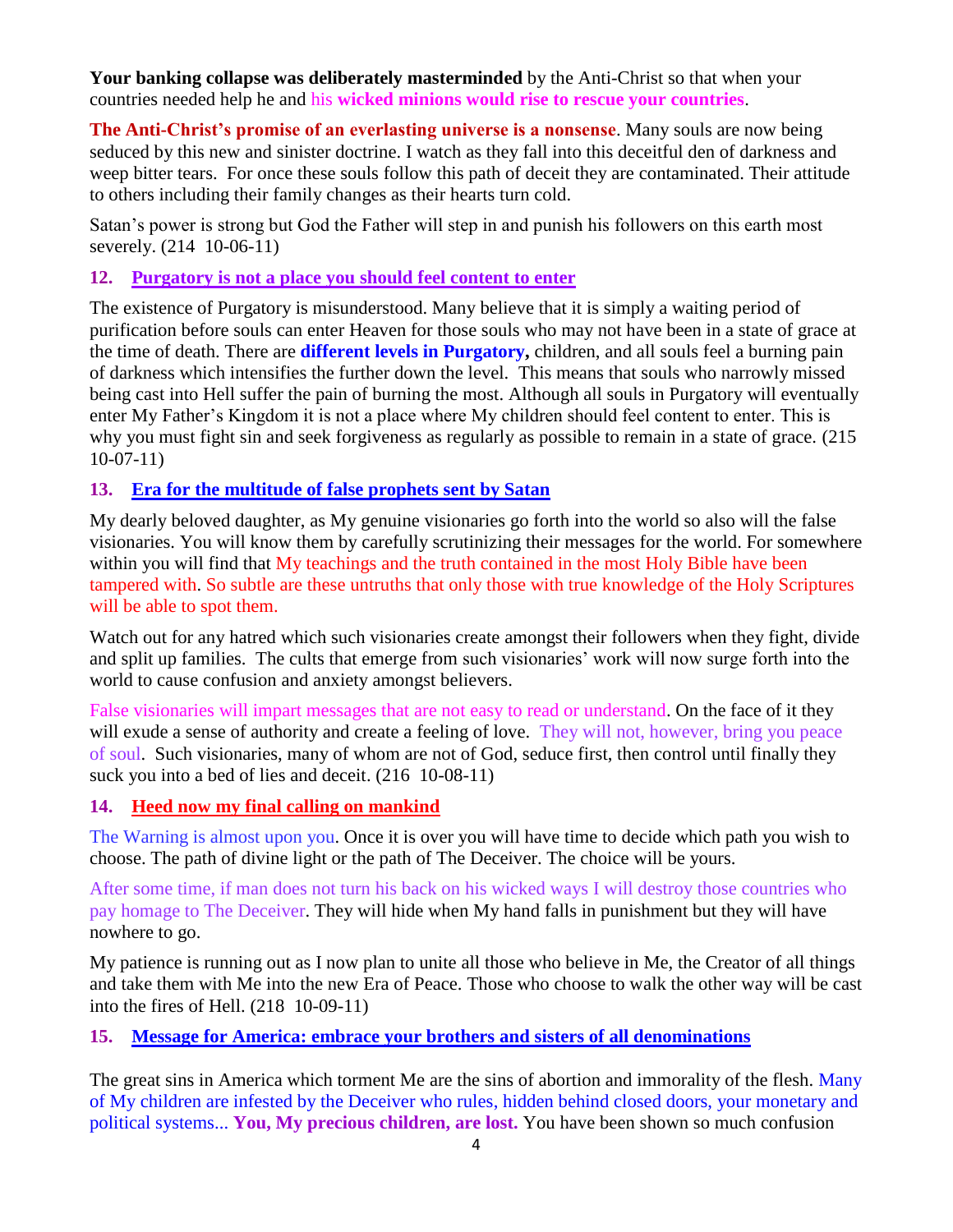and presented with twisted truths about the existence of God the Father. You use religion as a façade to wreak venom on those more unfortunate than you. It is time to accept the truth that it will only be through your love of neighbor that as a nation you can return into the arms of your Creator God the Father. (219 10-11-2011)

#### **16. [I cannot force people to convert or turn back](http://www.thewarningsecondcoming.com/i-cannot-force-people-to-convert-or-turn-back/)**

Because of the free will given to man as a gift from My Father, I cannot force people to convert or turn back to the faith in God the Father. It will have to be their own decision. Prayer will spread conversion. Of that I promise you, just think of the gift that awaits souls when you, My children, pray for them.

Don't you know the power of prayer. Prayer said by the multitudes in thanksgiving to My Father and in atonement for your sins can save the world. Such is the power it wields. Never before have I urged you so much for your prayers which must come from your own lips and with a generosity of heart for hardened sinners everywhere. I need your prayers. Without your prayers, these poor souls may not be saved because many of them are in such darkness that the impact of The Warning will have little effect. (221 10-15-11)

## **17. [My Return to save you will be felt in every corner of the world](http://www.thewarningsecondcoming.com/my-return-to-save-you-will-be-felt-in-every-corner-of-the-world/)**

The world is in upheaval caused by the spirit of darkness. You are surrounded with all the evidence of what the evil of sin can inflict on mankind. In this spirit of darkness will shine the spirit of My divine presence **as I come to save mankind once again.**

You, My precious children who know the truth, must tell the others how fortunate they are to being given this wonderful divine gift. **My love will strike the earth in a manner where you will drop down in humility and on bended knees weep with sorrow** for the grievance you have caused to offend My Eternal Father.

**I come again to give you the life you need** to enable you once again to raise your eyes in adoration and praise to the glory of God the Father and thank Him for the justice he now shows to His precious but lost children.

I, Jesus Christ, now prepare to allow you bear witness to the truth of mercy for every soul including hardened sinners and non-believers everywhere.

**The proof of My existence and that of God the Father will be revealed** in all its heavenly glory to every man, woman and child. (224 10-17-11)

## **18. [Prepare the world for the arrival of My Beloved Son Jesus Christ](http://www.thewarningsecondcoming.com/god-the-father-prepare-the-world-for-the-arrival-of-my-beloved-son-jesus-christ/)**

My daughter, prepare the world for the arrival of My Beloved Son Jesus Christ for He now comes, as foretold, to save mankind once again.

His arrival will be heralded by the trumpets in Heaven and the choirs of angels who will sing in praise to announce this great event.

My great gift to mankind is being presented to you in the form of **My dearly beloved Son who is being sent to save you before the Final Judgment**.

Prepare your souls, for when your sins are revealed to you I command you to fall in humility at the feet of My Son and beg for mercy. You must ask Him to forgive you and you must accept the punishment required to cleanse your souls.

His mercy is so great that sin, no matter how grievous, can be forgiven if true remorse is shown. Humility is required of all of you so that you will be worthy to enter the new Glorious Era of Peace on earth the time of which is very close. Only those souls who truly repent and show true allegiance to My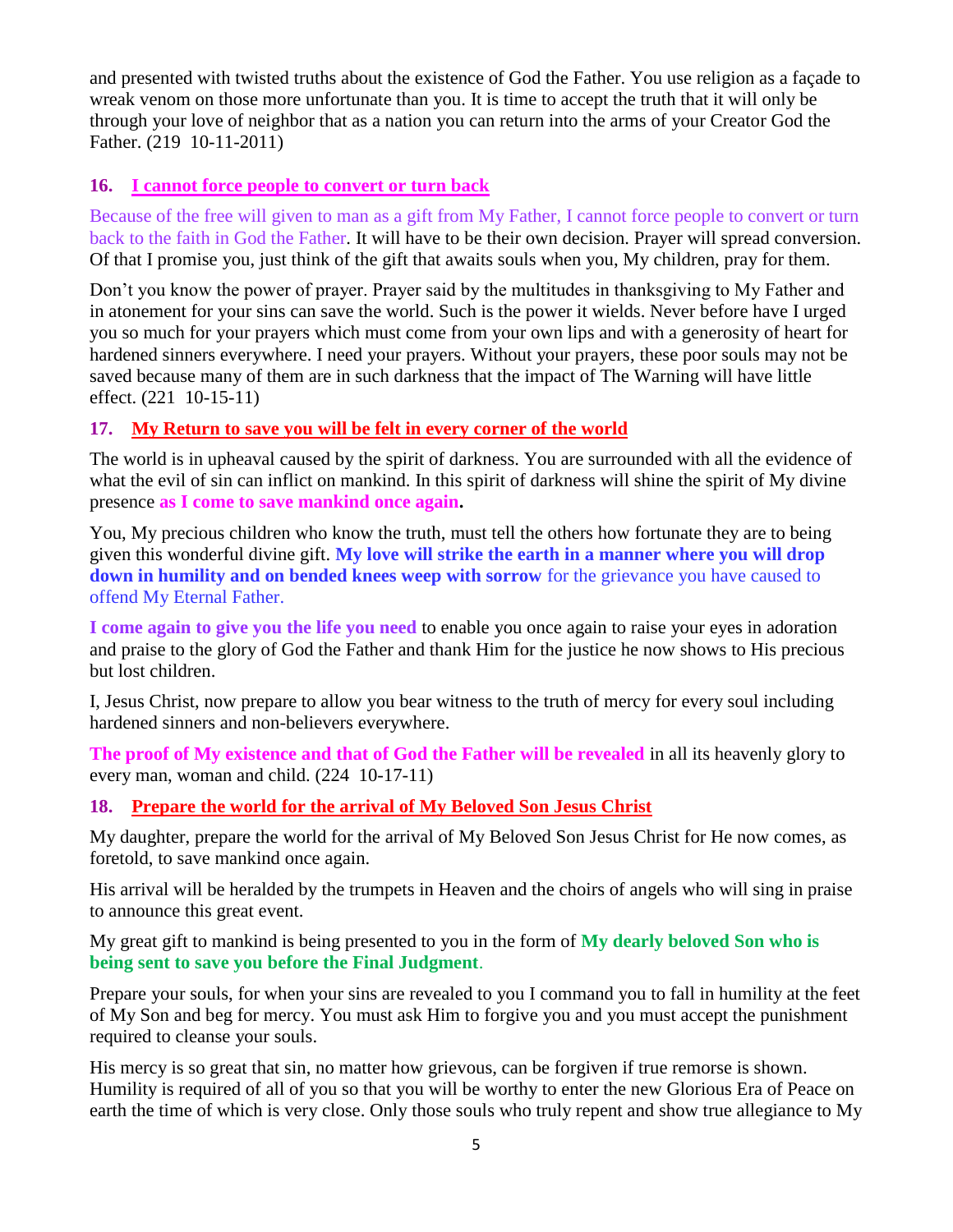beloved Son will be fit to enter the gates. For you must be free of sin to enter this wonderful New Paradise on Earth. (225 10-19-11)

## **19. [Death of My son Muammar Gaddafi](http://www.thewarningsecondcoming.com/death-of-my-son-muammar-gaddafi/)**

The death of My son Muammar Gaddafi whose soul that you and those close to you have been praying for over the last number of months is one of the first prophecies which will prove to the world the authenticity of these messages. *(details of the next two leaders to be assassinated were given to the visionary once again and the timing of these atrocities. The original message was revealed in February 2011)(* 226 10-20-11*)*

## **20. Rise of Arab World – [3 World Leaders to be assassinated](http://www.thewarningsecondcoming.com/rise-of-arab-world-3-world-leaders-to-be-assassinated/)**

There will be three world leaders assassinated shortly one by one. Remember that each one will be assassinated through the plotting of the Evil Group – the sub cultural organizations that rule in all nations though you cannot see them because they are cowards. But not for long will they hide. (48 02- 17-11)

## **21. Satan's followers among those in senior positions in business, banking and political circles**

There are many souls in darkness who pay homage to and idolize the King of Darkness. Many churches, hidden from the eyes of My children of the light, have been built in honor of Satan. They bow before him, hold black masses and insult Me with every kind of blasphemy and insult which would shock and disgust you. Their numbers are growing and many of Satan's dedicated and committed followers work in very respectable **senior positions in business, banking and political circles.** They unite as one in defiance of God, My Eternal Father in the full knowledge as to what they are doing.

Just as Satan hates humanity because it was created by God the Father, creator of all things, **these satanic devotees hate mankind**. The hatred they feel is so deep that **they will try to form an elite army to destroy millions of lives on earth.** In their pursuit of power and wealth they will aim to clear the way for their own needs and desire to control mankind.

These are among the hardened sinners for whom I seek your help, children. I need your prayers to open their hearts to the lies they have been led to believe by the Deceiver. **They are lost to Me unless they beg for My mercy.** This is why prayer may be their only saving grace.

This powerful army led by the Deceiver **will attempt to cause terrible destruction**. They are already **trying to poison my children** in the most cunning ways through your **water, medicine, and food.**  Please stay alert at all times. (228 10-23-11)

## **22. You must reject darkness and embrace the light**

Fear does not come from Me. Fear comes from the darkness. When you fear Me, you know that it is the darkness that envelopes your soul and not My divine greatness.

To be part of My Kingdom you must reject darkness and embrace the light. This same light is now being bestowed upon you by My Son's Divine Act of Mercy. (230 10-25-11)

## **23. [Greatest attack on My Church since My Death on the Cross](http://www.thewarningsecondcoming.com/greatest-attack-on-my-church-since-my-death-on-the-cross/)**

**The Catholic Church is the Anti-Christ's number one target** and he will not stop until he turns the heads of at least half of My Church on this earth. So unprepared are My Cardinals, Bishops and priests that they **fail to notice the subtle changes taking place within their own ranks**. It won't be long before the divide within My Church becomes truly evident.

This is the greatest attack on My Church since My death on the cross. My poor beloved servants. Many of them are innocent pawns at the mercy of a dark power which is careful not to reveal itself.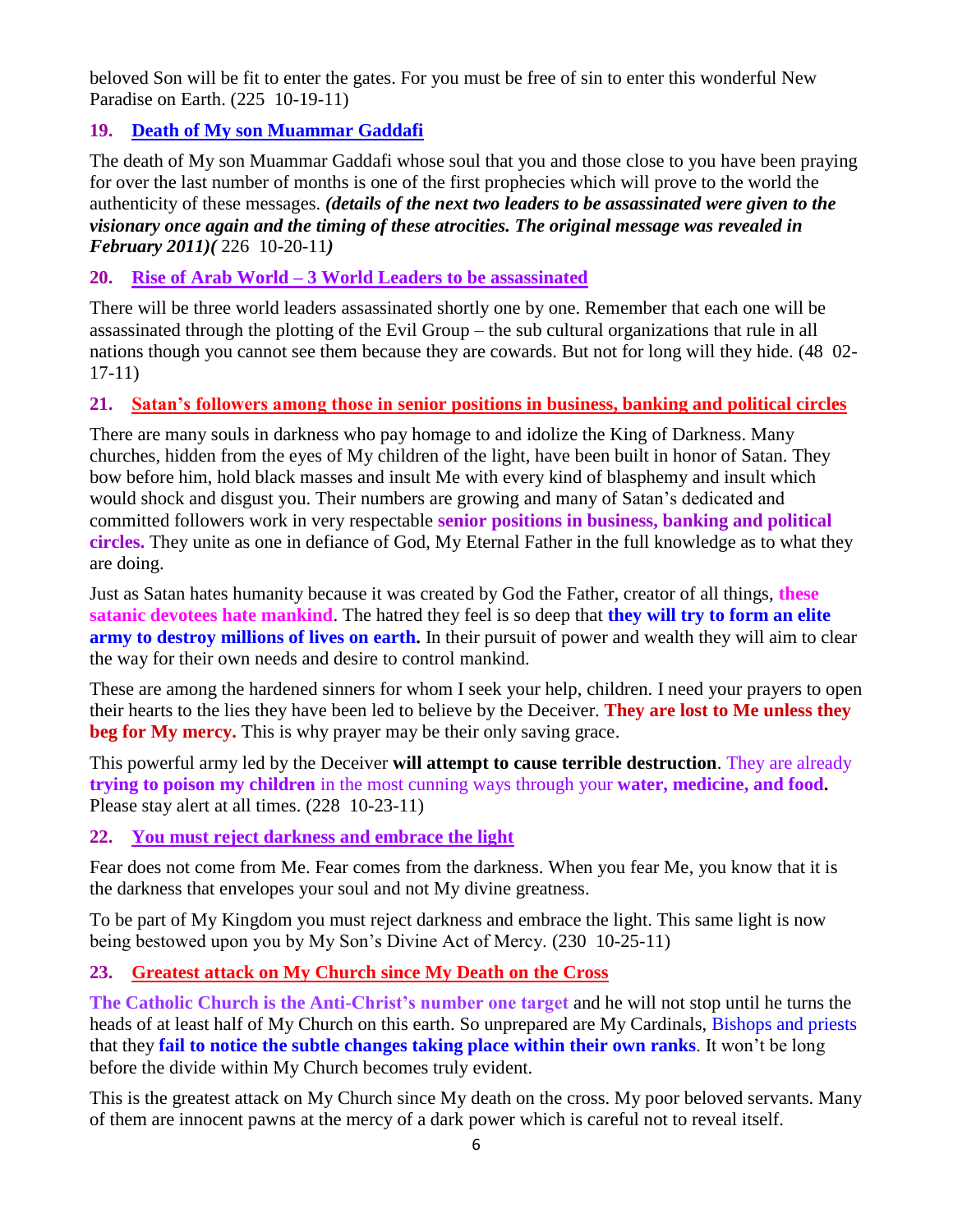I ask all My Servants to pray hard in order to withstand the abomination which is on the way. They must pray to Me as follows:

*"O My beloved Jesus, I invoke your protection and ask for your mercy to save my brothers and sisters within your Church from falling victim to the Anti-Christ. Give me the graces and protect me with your armor of strength to stand up to the evil acts which may be perpetrated in your Holy Name. I beg for your mercy and pledge My allegiance to your Holy name at all times."*

Stand up, My Sacred Servants, to this evil and the Beast from whose mouth these obscenities and lies will spring. (234 10-28-11)

#### **24. [Weather will begin to show strange signs](http://www.thewarningsecondcoming.com/weather-will-begin-to-show-strange-signs/)**

My dearly beloved daughter, the weather will begin to show strange signs as the earth moves to a new state in preparation for my **Act of Divine mercy** as I come to save you all once more.

**Hatred is intensifying in every nation. Discontent is felt everywhere**. **Love of one another is weak,** while love of self becomes not only tolerated but is deemed essential in order to be accepted in today's world.

I will wipe out hatred. I will stamp on man's plans to inflict terror on his brother. I will wipe out the arrogance in your souls. All sin will be revealed to you as it appears in its raw ugliness in My eyes. (238 11-02-11)

#### **25. [My Messengers are now with you to prepare your souls](http://www.thewarningsecondcoming.com/my-messengers-are-now-with-you-to-prepare-your-souls/)**

So many of My children are unaware of the contents contained in **My Father's Book, the Most Holy Bible**. Little regard is paid to the **Book of John** where details of the end times are given to all the world. This time has now come. Prepare, all of you.

**The truth contained in the Book of Revelation is just that – the truth**. Can you recognize the signs? Turmoil in the world will continue to escalate at a ferocious pace. **Your monetary system is being threatened by a global group** who want not only your money but who want to steal your souls.

The wickedness of man is evident but much of it is hidden. **My messengers are now with you,** children, to help prepare your souls. Whether or not you recognize them for who they are, the Holy Spirit which reigns in their souls will spread conversion.

Those who denounce My attempts to communicate with you will understand the truth very shortly. It will be then that My children will unite against this wicked force led by Satan. **They will not win**. **Every obstacle is being placed before them by the hand of My Eternal Father.** His mercy is so great that **He will use His power to defend His children** and He will destroy those who insist on following the path of the Deceiver.

**Prayer is most urgent, children,** wherever you are, **whatever your religion**, whatever your views. Join together and pray to the Holy Spirit for enlightenment at this time.

My love is so strong for you, children, that no matter how you ignore Me or turn your backs, I will continue to call you. I will do this through the power of the Holy Spirit. You must pray for this gift by saying:

"*O Jesus, cover me with your precious blood and fill me with the Holy Spirit so that I can discern whether these words come from you. Humble me in spirit. Receive my pleas with mercy and open my heart to the truth."*

I will respond to the most hardened of souls when they recite this prayer. (239 11-03-11)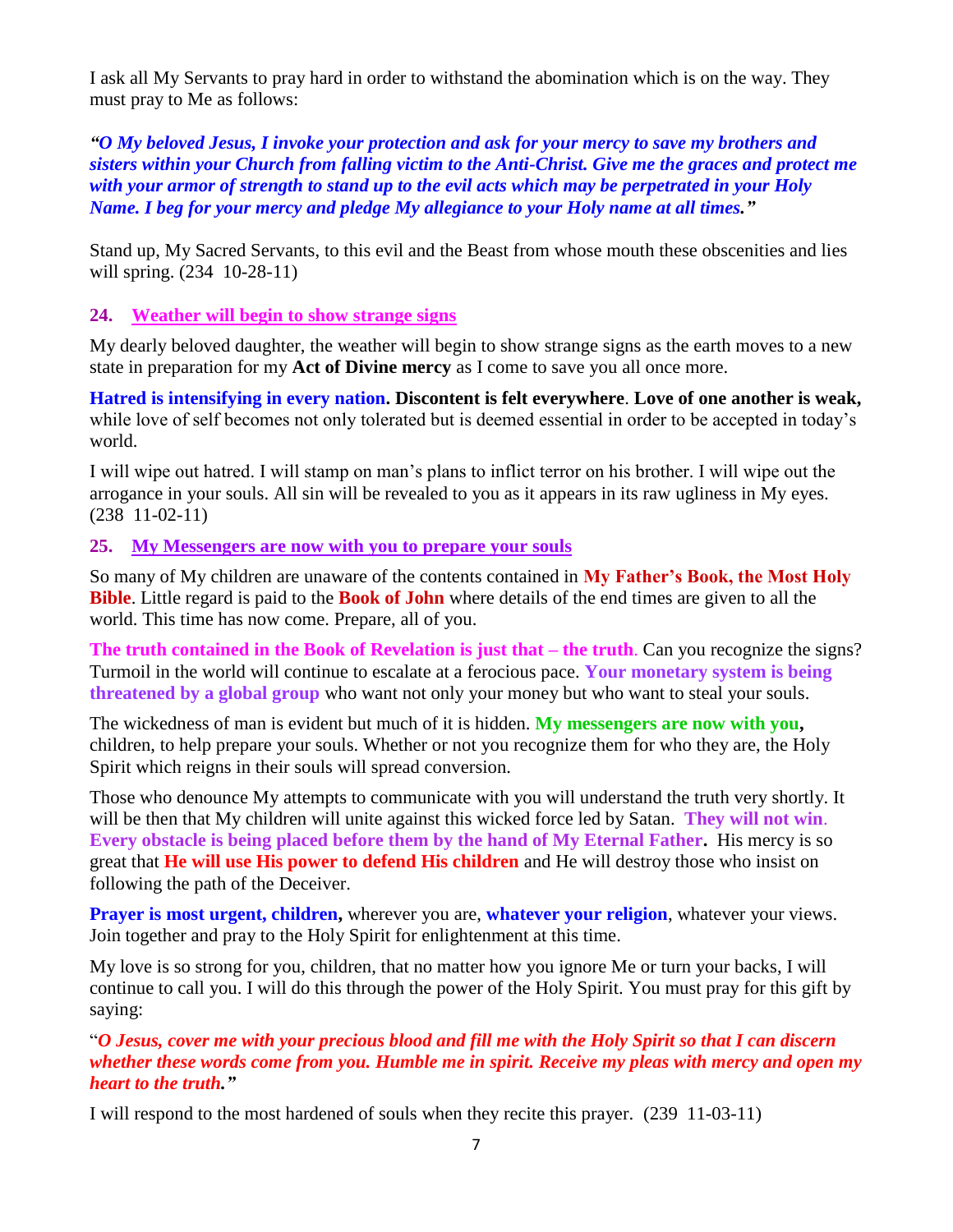#### **26. [Global Group who destroyed your banking system will fall apart](http://www.thewarningsecondcoming.com/global-group-who-destroyed-your-banking-system-will-fall-apart/)**

Children, you must know that this terrible turmoil you are seeing all around you will not last long.

God, My Eternal Father, **will not allow His precious children to suffer much more**. You, My children, are the victims of the work of the Deceiver. He who controls the Global Group is weakening. His powers are being scuppered through the power of My Father. This group who deliberately **destroyed your banking systems to make beggars out of you** will fall apart. You must not worry because **the hand of My Father will fall on their wicked ways**.

Pray that all those deluded souls who slavishly abide by the wickedness which is at the very heart of this group will convert during The Warning. (240 11-04-11)

#### **27. Last Call to Atheists**

To all those tortured souls in disarray, I say to you, put your trust in Me, God the Father. I, Who created every one of you with love and compassion, want to save every precious child of mine.

I do not want to lose one of you including those who sneer at Me. Prepare for the greatest gift which is being prepared for you.

You must ask Me for the strength to allow Me to save you from eternal damnation. I call on atheists especially one last time. Do not reject the truth when it is proven to you. If you do, you are lost to Me forever. (241 11-05-11)

## **28. [Demonic Possession and the sin of Hatred](http://www.thewarningsecondcoming.com/demonic-possession-and-the-sin-of-hatred/)**

Hatred is instilled in the hearts of many and comes about due to the infestation of Satan. Many people talk about demonic possession as if it is easy to identify. So many of My children are possessed by Satan. **They do not have to be seen thrashing about for a demonic presence to be in place.**

He, the enemy of mankind, uses his demons to attack My children. For those who are in darkness they become easy prey because they attract the evil presence.

Once possessed, children, it is very difficult to drag yourself away. These unfortunate children will, through the cunning and manipulative infestation of the Evil One, then infect other souls. And so it continues.

Evil is usually presented as being good. It will be hard to discern except for this. The behavior and deeds of an infested soul will never be humble in nature. They will never be generous of heart. They may seem generous but there will always be a catch. This catch will always be about making demands on you which do not sit comfortably.

Keep away from such souls. Pray for them… **Think of Satan and his evil works as an infectious disease**. Take every precaution to avoid coming into contact with those who carry the disease. Should you know that you have no choice then arm yourself with Holy Water, the Blessed Crucifix and a St Benedict Medal. They will keep these demons at arm's length… **Prayer is the only thing that terrifies him and renders him impotent. (**242 11-06-11**)**

#### **29. [Signs will appear in the sky first –](http://www.thewarningsecondcoming.com/signs-will-appear-in-the-sky-first-the-sun-will-spin/) the sun will spin**

You, My daughter, must prepare your family and **tell those in need of My great mercy to be ready.**

Once again **the signs will appear first**. Many people will sit up and take heed when they see the changes in the skies. They will witness **the sun spin like never before.** Then they will see the cross. **This will happen immediately before the stars clash in the skies** and when My rays of Divine Mercy will cover the earth.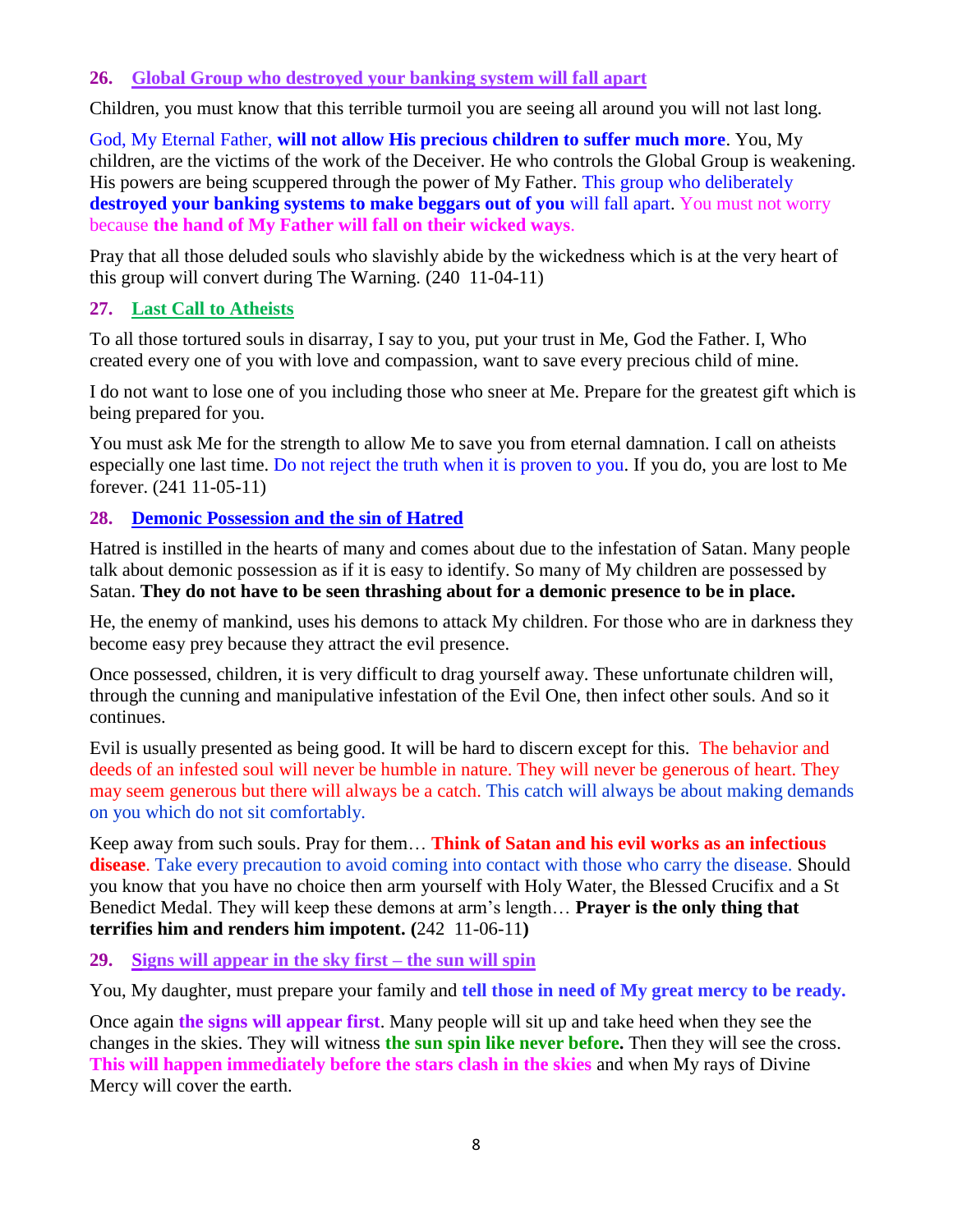**Silence will ensue** so that each soul will be in a state of absolute privacy when they come before Me. Tell My children what to watch out for because **they must not be afraid**. This is not an event to fear. Instead you must all welcome this encounter. (246 11-11-11)

#### **30. [Your moment of glory before My eyes –](http://www.thewarningsecondcoming.com/your-moment-of-glory-before-my-eyes-your-moment-of-salvation/) your moment of salvation**

**Welcome, therefore, the gift of Purgatory** presented to you during The Warning when you must be purified as penance for your sins. **You will not have to wait, children, for death to face this purification.** You are blessed, children, for no scar of sin will remain on your souls. Then you can gain immediate access to the new Era of Peace I speak about. This is where all My children who seek forgiveness for their sins during The Warning will be taken.

Open your hearts and welcome Me when I come to you during the forthcoming Warning when you will be able to embrace Me. Allow Me to hold you and to forgive you your sins so you will become mine in body, mind and soul finally and with the total abandonment that I need from you.

This will be your moment of Glory before My eyes. Then you will be ready for the second stage when you will be able to join your brothers and sisters in the New Paradise on earth as it was created in the beginning by God, the creator of all things. This will become **your new and rightful home for 1,000 years. (**247 11-12 11**)**

#### **31. [My word is not rejected out of fear but because of sin of pride](http://www.thewarningsecondcoming.com/my-word-is-not-rejected-out-of-fear-but-because-of-sin-of-pride/)**

**Satan will be stopped from stealing such souls**. But **it will only be when the shield of pride is discarded by sinners that they can turn to Me and become part of My cherished family** again. Do not misunderstand. I can only bring souls closer to Me. **I cannot force them to love Me.** I cannot force them to want to enter My Kingdom of Paradise. They will have to accept My hand of reconciliation first through their own free will.

**You will suffer the same rejection that I had to endure during my time on earth.** This same rejection by those who boast of their intellectual knowledge of My teachings in order to reject these messages of mine witnessed by you in the world today. Those **souls stuffed with pride and their selfproclaimed knowledge of Holy Scripture fail to understand this.**

**My teachings are very simple.** Add in all the fine language and prose you like, the truth remains as it always has been. **Love one another as I love you**. It will be only when you show respect for each other and love one another **that you can truly proclaim My word. (**249 11-14-11**)**

## **32. [God the Father asks His children to unite in Prayer](http://www.thewarningsecondcoming.com/god-the-father-asks-his-children-to-unite-in-prayer/)**

He, Satan, tempts first those power hungry sinners and those weak of faith. Having seduced them he then possesses them. They, in turn, infect and cause terrible pain by inflicting abuse on their fellow brothers and sisters.

**You, My beloved faithful are now being called by Me to stand up and defend My Holy word** so that mankind can be saved. **You will do this in two ways**. Firstly through constant prayer and, secondly, by spreading My Most Holy Word. Prayer will not only help save mankind from Hell and the complete abandonment by Me but it will also mitigate against My hand of chastisement. **This hand of chastisement will, and be in no doubt about this, fall on those wicked sinners** who have allowed the spirit of darkness to control their behavior towards those innocent dependents over which they exert control. (250 11-15-11)

## **33. [Virgin Mary : My gift to defeat and destroy the serpent](http://www.thewarningsecondcoming.com/virgin-mary-my-gift-to-defeat-and-destroy-the-serpent/)**

Everyone is a target of Satan today as he roams everywhere seeking the ruination of souls. His attacks are most vicious when you are a devout follower of God and when you have a strong faith. His hatred for such souls will cause them pain and confusion.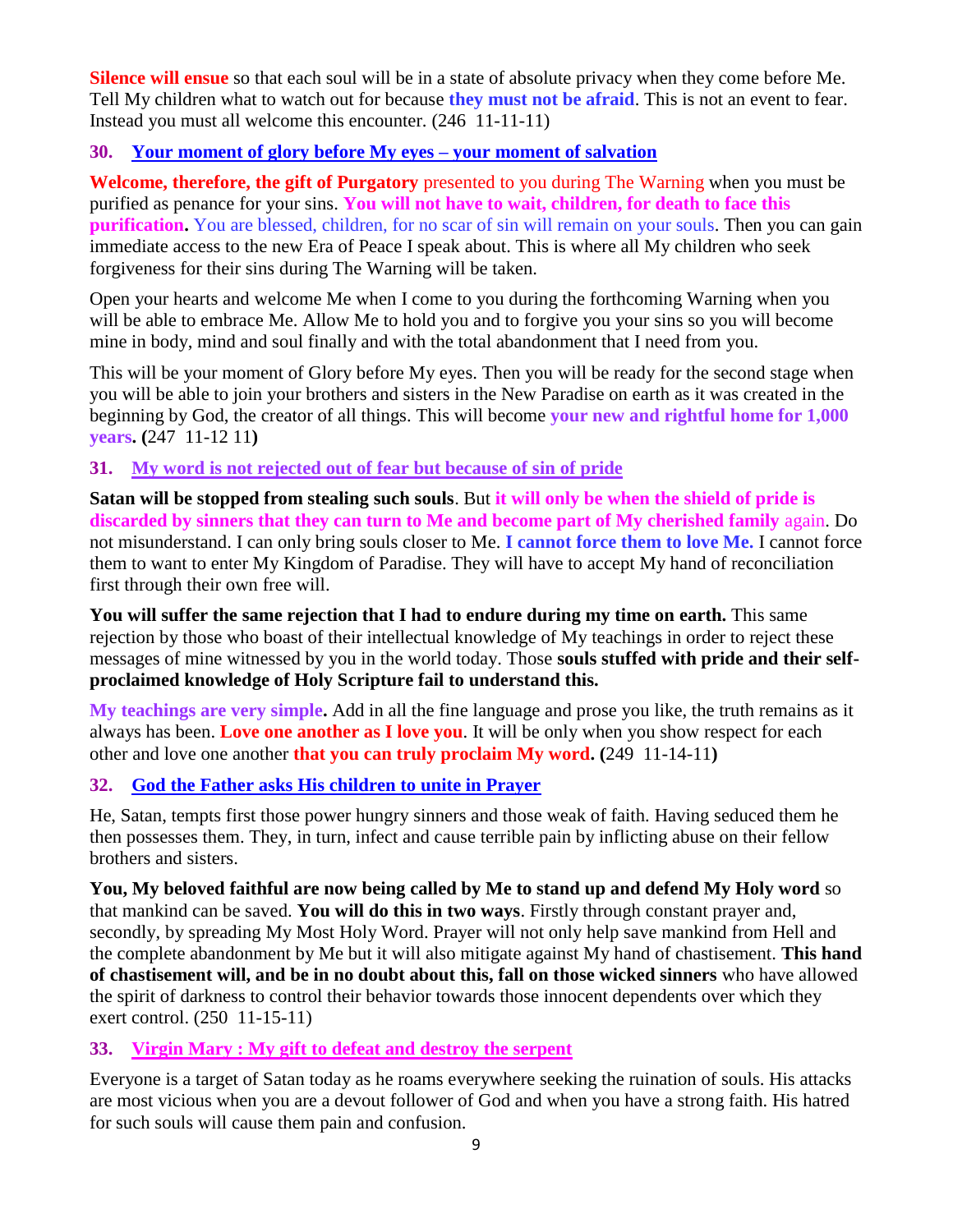He, the Deceiver, only has one goal and that is to seduce all souls in order that they will follow him so that he can destroy their chances of eternal salvation.

Pray every moment you can spare for my protection against the evil one. I have been accorded the great gift by my Heavenly Father to defeat and destroy the serpent. **Pray, pray, pray and recite my Holy Rosary for it is the most powerful weapon to keep Satan away from destroying your life**. (256 11-29-11)

## **34. [I will save you from the horrors of](http://www.thewarningsecondcoming.com/i-will-save-you-from-the-horrors-of-your-world/) your world**

My dearly beloved daughter, those so anxious to prove their love for Me very often find despair in their souls which leaves them feeling empty of My love. This can be so unexpected that it can leave the soul in such a state of abandonment that it feels as if it will never recover from the feelings of helplessness and lack of faith.

Do not fear, children. Abandonment is something you will feel when you are close to Me. I felt the same abandonment while on earth by My beloved Father. I felt lost and lonely as I tried to communicate with Him many times. This is a tough trial that you will suffer when you are a true believer in God. It is Satan's way of pulling you away so that after a while he hopes you will give up your search for Me and fall back into worldly ways which will delight but fail to satisfy.

Don't you know that prayer will prevent this from happening? Don't you realize that I allow this for your own good and as part of your training to gain a spiritual strength that is only achieved through this abandonment? (257 11-30-11)

## **35. A [Terrible War being orchestrated](http://www.thewarningsecondcoming.com/terrible-war-being-orchestrated/)**

My daughter, a great chastisement will befall the world in order to protect the innocent. A great evil atrocity which could create a terrible world war is being orchestrated. The hand of My Father will fall and punish those souls ensnared by Satan. They will not be allowed bring their wicked plan to fruition. There is a deliberate attempt being made to create a war to kill millions.

My Father cannot stand back. He must intervene. (258 12-01-11)

**36. [Virgin Mary: "Chastisement to take place"](http://www.thewarningsecondcoming.com/virgin-mary-chastisement-to-take-place/)**

**The hand of My Heavenly Father is ready to fall in chastisement now** in certain parts of the world. **Those nations planning a terrible atrocity to kill nations will be punished severely.** I cannot hold back the hand of My Father such is the breadth of His anger.

Pray for those who face this severe punishment. Pray for their souls. **Their actions must be stopped or they will wipe out the lives of millions** of my poor children. Their evil actions cannot be allowed; yet they will aim to cause terrible destruction on those other nations they see as being their enemies. (259 12-01-11)

## **37. [My mercy covers all races, colors, religions](http://www.thewarningsecondcoming.com/my-mercy-covers-all-races-colours-religions/)**

I love all of you, children, with an abiding passion. I am looking forward to our reunion when I can embrace each one of you tightly in My arms and hold you close to My heart. My family is ready to reunite at last for the first time since Paradise was created for Adam and Eve.

I pour out My love and mercy so that it covers all My children in every corner of the world covering all races, all colors, all religions and all sinners…. Pray that all souls can inherit this Paradise. Pray for those souls you are personally concerned for. Pray for all souls. (260 12-02-11)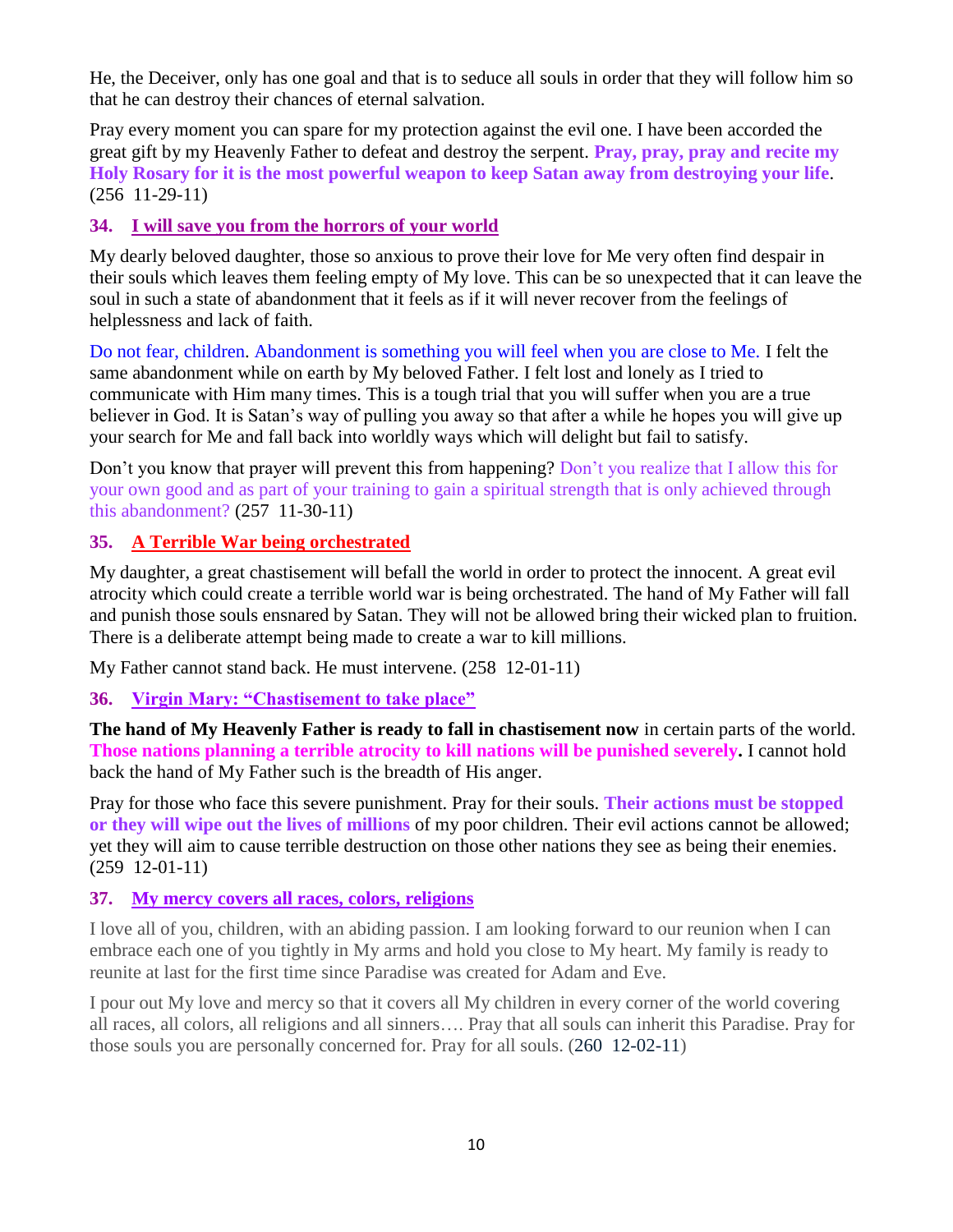## **38. [Prophets to prepare for My Second Coming](http://www.thewarningsecondcoming.com/prophets-to-prepare-for-my-second-coming/)**

Prophets were sent into the world to herald my birth. Prophets were sent also by My Father to prepare souls for salvation right from the beginning. Prophets are now being sent into the world to prepare mankind for My Second Coming.

Wake up, all of you who profess to know Me. If you know Me then recognize My voice when I call out to your hearts. So many not only reject these messages but reject Me too. (261 12-03-11)

## **39. [Call on non-believers to turn](http://www.thewarningsecondcoming.com/call-on-non-believers-to-turn/)**

Today I wish to call on all those non-believers and those weak of faith. In particular I call out to those so submerged in the ways of materialism and those living in a cocoon of riches with no time for their spiritual well-being… How I yearn for you, children, to know Me and understand how your worldly possessions have placed a veil of armor which blocks you from the light of the truth.

Please open your minds and draw towards me so I can take you and all those close to you with me and the rest of mankind into the New Paradise. (263 12-07-11)

## **40. God the Father: Promise of Immunity for those who reject Jesus**

**My solemn promise, children,** is that all those of you who call on Me on behalf of My beloved Son Jesus Christ to save your brothers and sisters that they will be granted immediate immunity. Special graces will be given to each of you who pledges a full month of prayer for their souls. Here is what I request you to say:

"O Heavenly Father, through the love of Your beloved Son, Jesus Christ, whose passion on the Cross saved us from sin,

please save all those who still reject His Hand of Mercy.

Flood their souls, dear Father, with Your token of Love.

I plead with You, Heavenly Father, hear my prayer and save these souls from eternal damnation. Through Your Mercy allow them to be the first to enter the New Era of Peace on Earth. Amen."

Note of Clarification : the immunity will be granted to those for whom you pray. (266 12-11-11)

## **41. Virgin Mary: End times prophet guided by the Heavens**

You (MDM) are the true **end times prophet** guided by the Heavens to help convert the world. Help will be sent quickly. Prepare. Rejoice for this is a great gift... I love you, my child. You are fully protected from harm… **Fight the battle against Satan with your army of warriors and help save all of mankind.** (272 12-16-11)

## **42. Heaven will rejoice when these people open their eyes to the Truth during The Warning**

My child, people must **never condemn those who do not honor My Father**. They must never give up hope for those who also reject my Son. These souls are all loved with a deep tenderness by my Son who only wants to save them.  $(273 \text{ } 12-17-11)$ 

## **43. [Sinners who turn to Me find instant favor](http://www.thewarningsecondcoming.com/sinners-who-turn-to-me-find-instant-favour/)**

My dearest beloved daughter, why do My children feel so abandoned in the world right now?

Why do they despair from grief and loneliness when **all they have to do is to call on Me, their Jesus, to give them comfort?**

Each of them must turn and ask Me for help. I will answer each and every prayer. Not one request will go unheeded, and their prayers will be answered according to My Holy Will.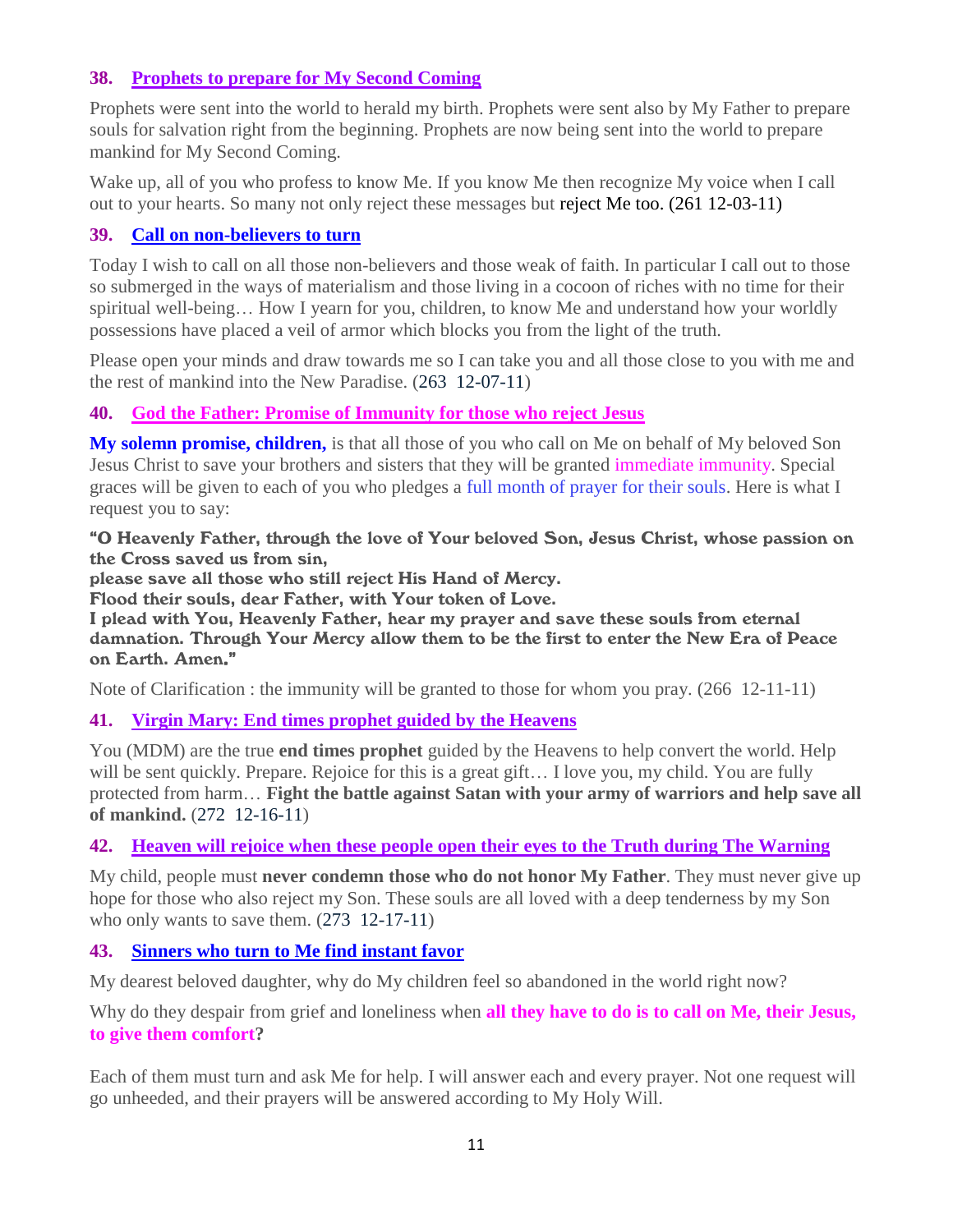So many forget that when they turn to me I am constantly standing beside them.

Every soul on earth is precious to me.

If they would only realize that it gives Me great joy when they turn to Me for help.

It gives Me even **more joy and happiness when sinners ask Me to forgive them** and show sorrow for their sins.

**These are the souls who find instant favor**. Tell them they must never be afraid to turn to me, for I am ever merciful. The relief they will feel afterwards is a grace I bestow on those with warm sincere hearts. (275 12-20-11)

## **44. [Even the sin of murder can be forgiven](http://www.thewarningsecondcoming.com/even-the-sin-of-murder-can-be-forgiven/)**

Don't you know that **even the most grievous sin of murder can be forgiven**? All sins can and will be forgiven if true heartfelt remorse is shown.

I am waiting. Open your hearts to Me. Confide in Me. **I am probably the only true friend you have** in that you can tell me anything and it will not shock Me.

Many of **My children do not feel worthy of My love.** Yet, I love everyone including hardened sinners. I do not condone the sin. I could never do that. But I love the sinner. To be pardoned you must ask for forgiveness. When you seek forgiveness you must be humble first. For without humility there is no true remorse. (276 12-21-11)

## **45. [God the Father: My Son is being sent to claim his rightful Throne](http://www.thewarningsecondcoming.com/god-the-father-my-son-is-being-sent-to-claim-his-rightful-throne-2/)**

My daughter, just as I sent a Savior into the world the first time to save humanity **I am now ready to send My Son, Jesus the Redeemer of mankind**, once again to salvage those souls who could not be otherwise saved.

When I realized that the only way to redeem mankind was to send a Savior **I knew I could not expect any prophet or chosen soul to suffer such a sacrifice**. I decided through the second person of My Divinity that I would send a Son to save humanity. This was the only effective way to foil the plans of Satan; such was my love for My children.

Now that The Warning approaches I am also preparing the World, through these Holy messages, to welcome My Son for the Second Time.

**The Second Coming of My beloved Son is close, children**. He is being sent to claim his rightful throne when He will reign as King of Mankind.

This glorious event will be spectacular and is **the final part of the plan to save the Human Race** from the evil that exists in your world. Satan will be cast away shortly. His followers and those wicked of heart will be shocked and dismayed. They will be expected to make a choice at that stage. Drop down and plead for mercy and be saved. Or refuse the great gift which will be presented to them. (278 12-24-11)

## **46. [Virgin Mary: My Rosary can save nations](http://www.thewarningsecondcoming.com/virgin-mary-my-rosary-can-save-nations/)**

My children must never forget the power of my Holy Rosary. It is so powerful that it renders the Deceiver useless. **He can do nothing to you or your family when you recite this daily.**

The Rosary is the most powerful weapon against the evil one's plans to destroy what he can in these, his last days, on earth. So many, under his influence, will kick and fight against the truth of my Son's Great Mercy. By saying my Holy Rosary you can protect these souls from lies. Their hearts can and will be opened if you set aside the time to say my Rosary. (284 12-29-11)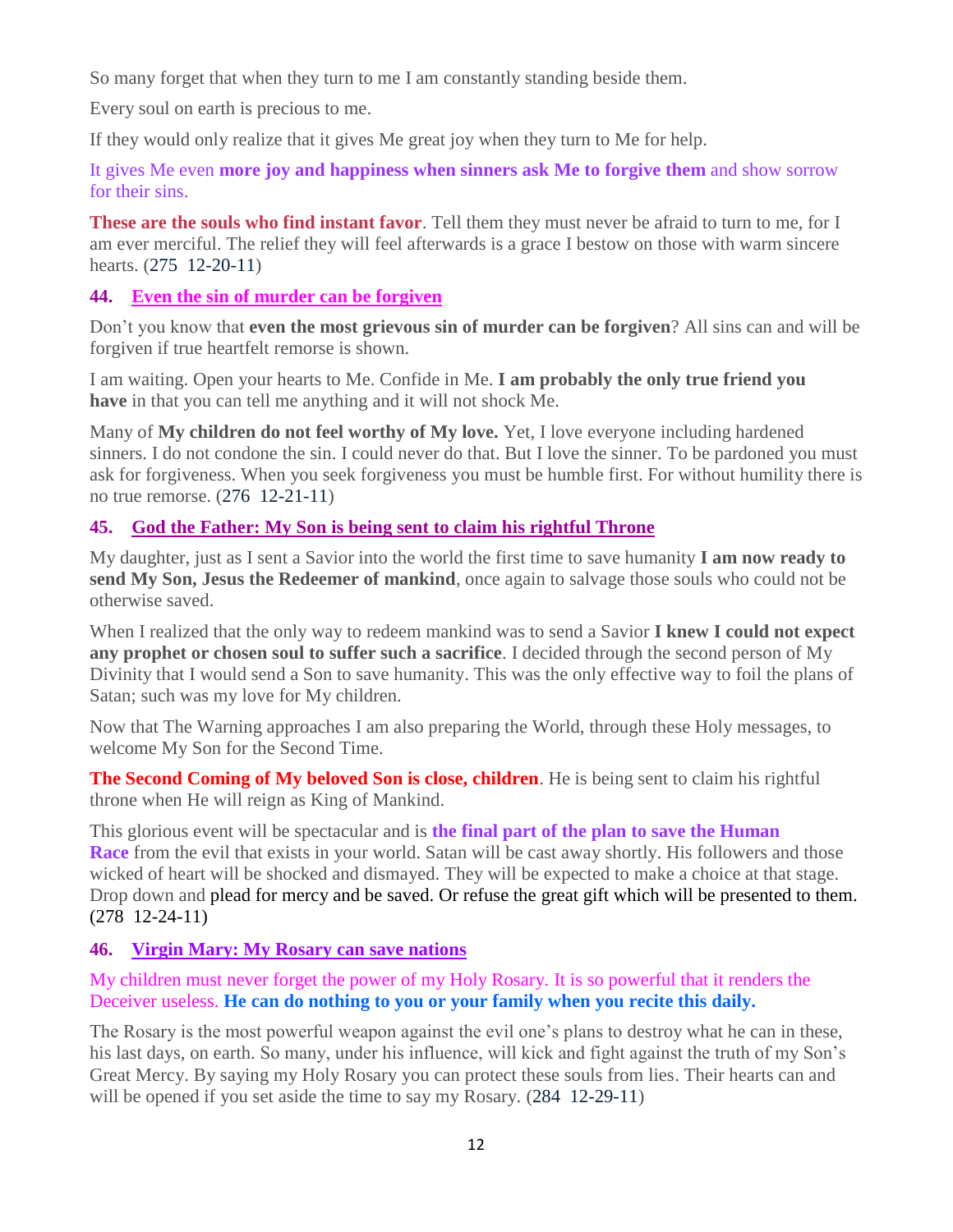## **47. There is [only one Truth. One Light. Anything else is a lie](http://www.thewarningsecondcoming.com/there-is-only-one-truth-one-light-anything-else-is-a-lie/)**

#### **My Holy Word must never be changed, adjusted or twisted so that it becomes a lie.**

I urge these people to accept that I Am the Truth and the Light. There is only one Truth. One Light. Anything else is a lie.

Examine your conscience, children, honestly before The Warning takes place. Learn to identify the truth before you come before Me. For then, and only then, will your suffering be less. (287 01-01-12)

#### **48. Virgin Mary: Temporary peace in the world if dark souls convert**

These evil forces … will torment their fellow brothers and sister through murder, war and control. Pray hard, my children, for the salvation of these dark souls who may not survive The Warning.

These poor souls will be terrorized not only when they witness their sins but when they see the darkness in which they are in. This darkness has clouded their souls so much that the light of my Son's mercy will make them feel weak and powerless. Many will be too weak to grasp the mercy My Son will offer them. Pray for these souls I urge you. **My son is determined to save these souls first**. (288 01-01-12)

#### **49. The Virgin Mary: Reject the authentic seer and you reject the Word of my precious Son**

**Always pray for discernment.** However, you must never publicly scorn those divine messages given to humanity in order to save souls from the fires of Hell.

Block the work of these visionaries and you block the salvation of souls. (290 01-02-12)

#### **50. [God the Father: Two \(additional\) billion souls will convert as a result of these messages](http://www.thewarningsecondcoming.com/god-the-father-my-army-will-bring-about-the-peace-you-desire/)**

**No man will stop this work. They may try but it will be useless.** My divine protection covers all souls who proclaim the truth of eternal salvation.

**Treat these messages as sacred.** They are and will always be in accordance with My word given to man since the beginning of time. They will ignite the flame of your soul in way in which you will find difficult to ignore.

Let Me offer you My protection and graces to make you strong enough to fight in My army against the evil in your world. **My army will bring about the peace you desire and the love you need to quench your thirst.**

You will, if pure and humble of heart, recognize My love. **Become little, as a child**, in my eyes. Only then will I lift you up like an angel in My Hierarchy when the time is right. (291 01-03-12)

## **51. At[tempts at Nuclear War in the East](http://www.thewarningsecondcoming.com/attempts-at-nuclear-war-in-the-east/)**

My dearly beloved daughter, hear Me now while I inform the world that nations will attempt to begin to destroy each other in the East. Much prayer is needed to ensure that this Nuclear War and other atrocities are averted. Never forget that prayer is powerful and can mitigate many evil events. I must remind you of My desire to have prayers said to save souls. I need more souls, My daughter, especially those who are destined to die during the Warning. You must know by now that **this is My greatest desire** and it will be the prayers of My followers which can bring about the salvation of these souls. I urge prayer groups everywhere to pray hard now for such souls. (292 01-04-12)

#### **52. [Judge and curse another in My name and you spit in My face](http://www.thewarningsecondcoming.com/judge-and-curse-another-in-my-name-and-you-spit-in-my-face/)**

**Woe to those of you who slander another in My name. You are lost to Me**. Without humility in your heart you, when you judge and curse another in My name, **spit in My face.**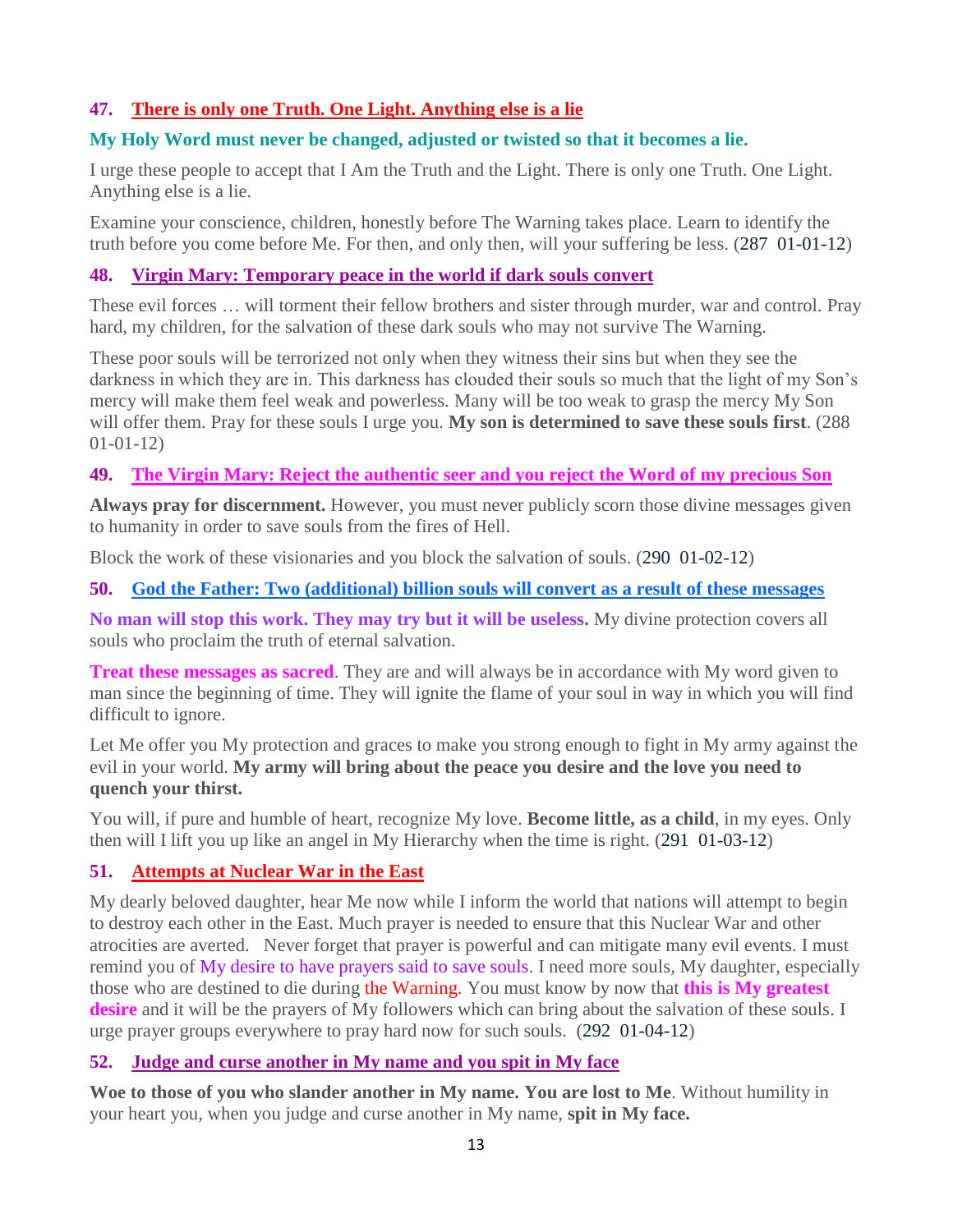Remember you do not represent Me when you slander and show public hatred for others. Yet, many of **those who project themselves as holy apostles of Mine fall into this trap,** laid down for them by Satan, in order to trip them up… When I urge you to become little in My eyes, I mean as a child who does not question. I mean as a child who trusts completely in his father without fear in his heart. **Until you become little in My eyes you are not fit to speak in My name. (**295 01-07-12**)**

#### **53. Satan will twist the truth in the minds of those who pay homage to Me, their Heavenly Father and My beloved Son, Jesus Christ**

You, My daughter, are the End Time Prophet who will suffer the most. Because of this mission you will receive **the last such messages of their kind for the world** and will be the primary target of Satan and his minions.

#### **There are now many Prophets who have been given a holy mission sanctioned by Me to help guide humanity**.

As the End Time Prophet, **your voice will be rejected by believers first.** For they will oppose these divine messages aggressively in a way that will startle and frighten you, My daughter.

Satan will attack those poor holy souls as a means to hurt Me. **He has already blinded the hearts of believers to the truth**.

**He will twist the truth in the minds of those who pay homage to Me, their Heavenly Father and My beloved Son, Jesus Christ**.

Be joyful, however, because **much conversion has already been achieved with the help of other Visionaries and Prophets in the world.** 

#### **So many catastrophic events have already been averted because of their work.**

All you need to do is to pray for your brothers and sisters, and **trust in Me completely**… They need your prayers the most. **(**296 01-08-12**)**

## **54. [Jesus calls to children all over the world](http://www.thewarningsecondcoming.com/jesus-calls-to-children-all-over-the-world/)**

My dearest beloved daughter, I call out today to all children over the age of seven and to every single child of mine in the world.

**You, My little children, are like jewels in My Eyes**. I invite you to chat with me more. In your own words. As a friend. **Never feel you must learn or recite prayers, which you may find difficult**. Instead come to Me and share all of your thoughts, fears, news or problems.

Although you may feel an emptiness inside, you must give Me your hand and I will grasp it. **I will save you from drowning in a sea of confusion**. Many of you feel worthless and of no significance. You are so overwhelmed by those you idolize in the world of music and celebrity that you feel completely inadequate. Never feel like this, my little children, because, in My Eyes, you are very special.

Each of you holds a unique place in My Heart. Allow Me to take you on a journey to a wonderful new future.

I will, shortly, introduce a new wonderful Era of Peace and Glory on earth.

You must keep strong. Never give up when you feel down. Never despair when you feel worthless.

You, remember, were born for a reason. No matter what your circumstances are, the reason for your birth is this. You were born to join with Me as part of My New Glorious Kingdom.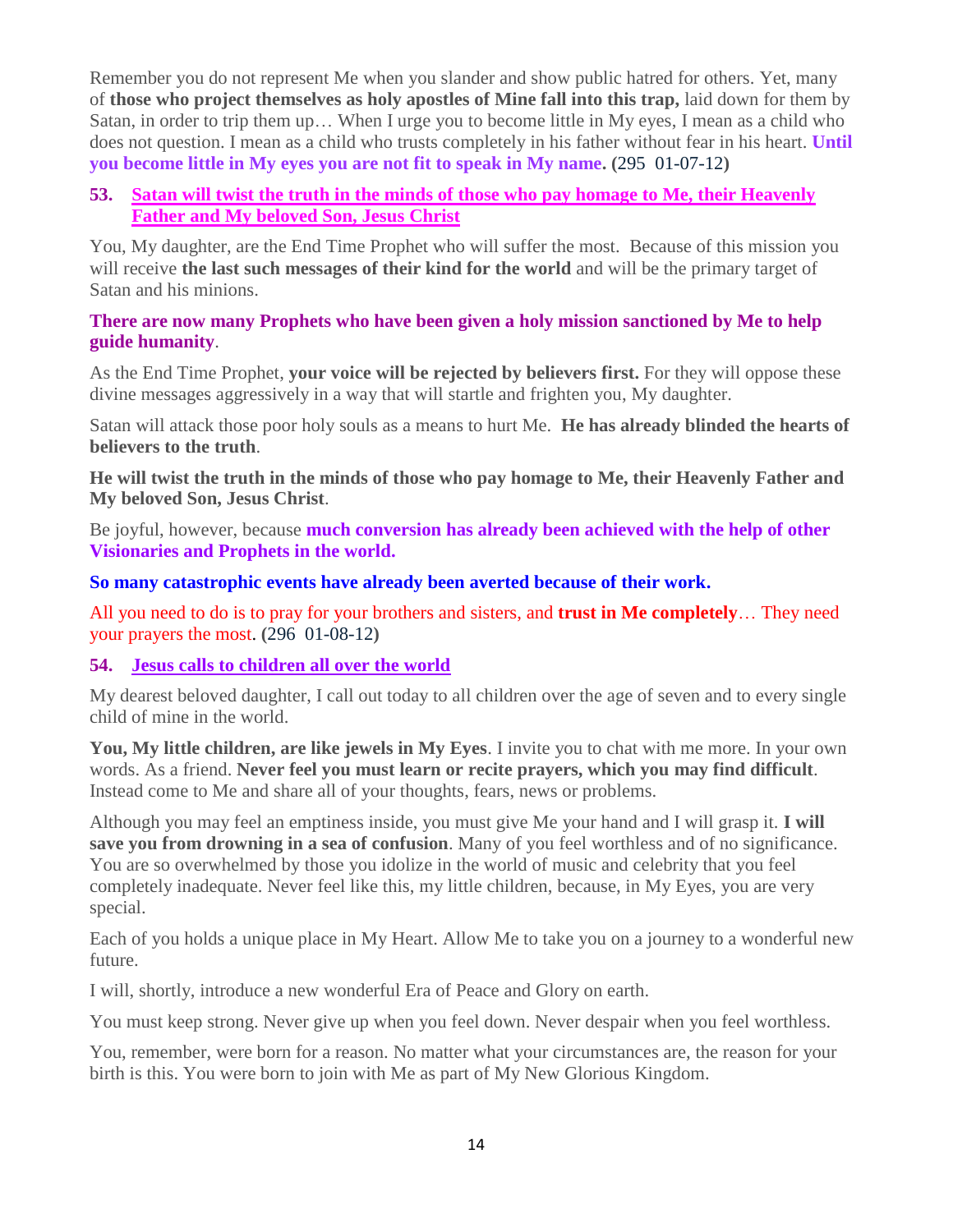My promise to you is this. Live your life in hope and love for me, your Jesus, and I will give you the gift of Paradise. This Paradise is what is waiting for you if you would only ask Me to help you on your journey towards Me.

I love you no matter how you may hurt Me or offend Me.

Say this little prayer and I will come running to you immediately.

Jesus, if you can hear me

Then listen to my call for help

Please help me deal with those who cause me pain

Help me to stop envy taking over my life and

To stop me wishing for things I cannot have

Instead open my heart to you, dear Jesus

Help me to feel real love – Your love

And to feel true peace in my heart. Amen.

This Paradise was created for Adam and Eve and will now return to earth.

**(**297 01-08-12**)**

**55. After The Global Confession, I will prepare for My Second Coming**

**The Warning will herald the preparation for My Second Coming.**

After the global confession, when most of humanity will be given special graces and blessings, **I will prepare the way for My Second Coming.**

Mankind must accept that the time for this great Event is almost upon them.

Waste no time in preparing your souls and those of your family for My Glorious Return.

My Second Coming will bring to an end the torment you have endured for thousands of years on earth.

So great is this Glorious Event that no man will fail to gasp in wonder and astonishment as I appear in the skies.

You, of this generation, have been chosen to benefit from this journey with me into **My New Paradise, during the Era of Peace, over which I will reign.**

No one must be excluded. Not one soul must be allowed to fall through the net. It is My greatest desire to bring you all with Me into My Kingdom.

This is the glory which mankind has waited for since My Death on the cross.

For those of you who turn a blind eye to My pleas, I urge you to begin preparing now.

My time is drawing close. **I have now sent my final Messenger into the world to help you prepare your souls. This has been prophesized.** (298 01-09-12)

#### **56. V[irgin Mary: So many souls choose to ignore the signs I give](http://www.thewarningsecondcoming.com/virgin-mary-so-many-souls-choose-to-ignore-the-signs-i-give/)**

Did you not think, children, that He would not prepare mankind for His great Mercy?

This, He now sets out to achieve, through the conversion of as many souls as possible.